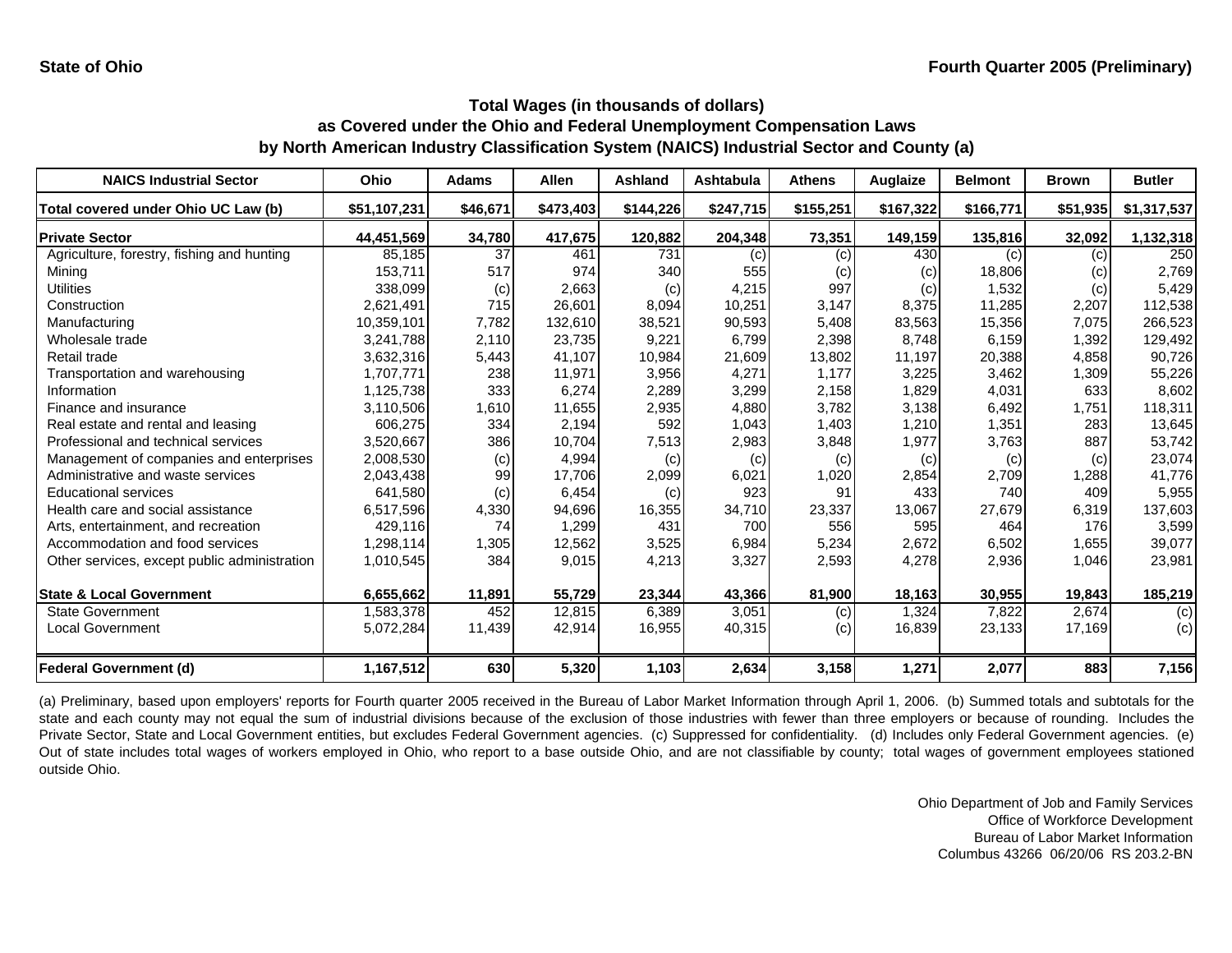| <b>NAICS Industrial Sector</b>               | Carroll  | Champaign | <b>Clark</b> | <b>Clermont</b> | <b>Clinton</b> | Columbiana | <b>Coshocton</b> | Crawford  | Cuyahoga    | <b>Darke</b> |
|----------------------------------------------|----------|-----------|--------------|-----------------|----------------|------------|------------------|-----------|-------------|--------------|
| Total covered under Ohio UC Law (b)          | \$36,512 | \$90,912  | \$397,338    | \$483,311       | \$231,941      | \$231,473  | \$100,550        | \$119,326 | \$8,133,859 | \$139,691    |
| <b>Private Sector</b>                        | 29,110   | 74,792    | 340,257      | 418,823         | 205,438        | 195,631    | 88,457           | 102,495   | 7,215,977   | 122,721      |
| Agriculture, forestry, fishing and hunting   | 124      | 1,049     | 3,330        | (c)             | 69             | 703        | 506              | 993       | 1.426       | 4,746        |
| Mining                                       | 81       | (c)       | (c)          | (c)             | (c)            | 1,917      | 2,297            | (c)       | 4,192       | (c)          |
| <b>Utilities</b>                             | (c)      | (c)       | 1,927        | 9,638           | (c)            | 1,711      | 6,631            | (c)       | 28,631      | (c)          |
| Construction                                 | 1,960    | 2,188     | 15,711       | 33,633          | 2,758          | 9,870      | 2,246            | 4,323     | 311,574     | 10,509       |
| Manufacturing                                | 11,237   | 43,330    | 90,500       | 99,022          | 51,941         | 62,266     | 42,160           | 51,143    | 1,203,453   | 43,483       |
| Wholesale trade                              | 1,410    | 2,181     | 16,814       | 33,902          | 5,974          | 11,407     | 1,353            | 4,858     | 612,903     | 7,500        |
| Retail trade                                 | 3,986    | 6,119     | 34,328       | 50,698          | 9,413          | 20,626     | 6,006            | 6,667     | 442,618     | 10,770       |
| Transportation and warehousing               | 1,960    | 1,002     | 21,168       | 6,404           | (c)            | 13,704     | 2,575            | 1,961     | 233,086     | 9,386        |
| Information                                  | 489      | 854       | 1,652        | 20,890          | 2,262          | 1,313      | 761              | 618       | 219,441     | 812          |
| Finance and insurance                        | 752      | 2,283     | 16,901       | 42,322          | 6,526          | 8,083      | 1,920            | 5,702     | 882,836     | 5,413        |
| Real estate and rental and leasing           | 158      | 544       | 3,358        | 6,166           | 1,326          | 1,170      | 306              | 439       | 143,163     | 1,039        |
| Professional and technical services          | 679      | 1,285     | 9,760        | 27,153          | 2,264          | 5,456      | 952              | 4,251     | 764,183     | 4,946        |
| Management of companies and enterprises      | (c)      | (c)       | (c)          | 2,445           | 2,649          | 1,323      | (c)              | (c)       | 258,496     | (c)          |
| Administrative and waste services            | 542      | 866       | 5,906        | 13,795          | 3,123          | 7,737      | 3,076            | 929       | 337,124     | 4,395        |
| <b>Educational services</b>                  | (c)      | (c)       | 7,288        | 2,029           | (c)            | 817        | (c)              | (c)       | 172,381     | 188          |
| Health care and social assistance            | 3,006    | 6,760     | 71,978       | 41,476          | 10,186         | 36,557     | 13,329           | 14,707    | 1,113,691   | 13,333       |
| Arts, entertainment, and recreation          | 191      | 319       | 1.687        | 2,836           | 210            | 601        | 653              | 294       | 142.788     | 495          |
| Accommodation and food services              | 1,120    | 2,545     | 13,115       | 15,146          | 3,053          | 5,931      | 1,734            | 2,401     | 184,242     | 2,442        |
| Other services, except public administration | 874      | 1,058     | 13,619       | 11,016          | 1,958          | 4,439      | 1,523            | 1,674     | 159,750     | 2,574        |
| <b>State &amp; Local Government</b>          | 7,402    | 16,120    | 57,080       | 64,488          | 26,503         | 35,842     | 12,093           | 16,831    | 917,883     | 16,970       |
| <b>State Government</b>                      | 351      | 657       | 3,139        | 5,514           | 1,539          | 3,449      | 554              | 1,395     | 70,770      | 504          |
| <b>Local Government</b>                      | 7,052    | 15,463    | 53,941       | 58,974          | 24,965         | 32,393     | 11,539           | 15,437    | 847,113     | 16,466       |
| <b>Federal Government (d)</b>                | 432      | 739       | 8,175        | 3,735           | 2,550          | 7,483      | 1,092            | 772       | 267,712     | 1,193        |

(a) Preliminary, based upon employers' reports for Fourth quarter 2005 received in the Bureau of Labor Market Information through April 1, 2006. (b) Summed totals and subtotals for the state and each county may not equal the sum of industrial divisions because of the exclusion of those industries with fewer than three employers or because of rounding. Includes the Private Sector, State and Local Government entities, but excludes Federal Government agencies. (c) Suppressed for confidentiality. (d) Includes only Federal Government agencies. (e) Out of state includes total wages of workers employed in Ohio, who report to a base outside Ohio, and are not classifiable by county; total wages of government employees stationed outside Ohio.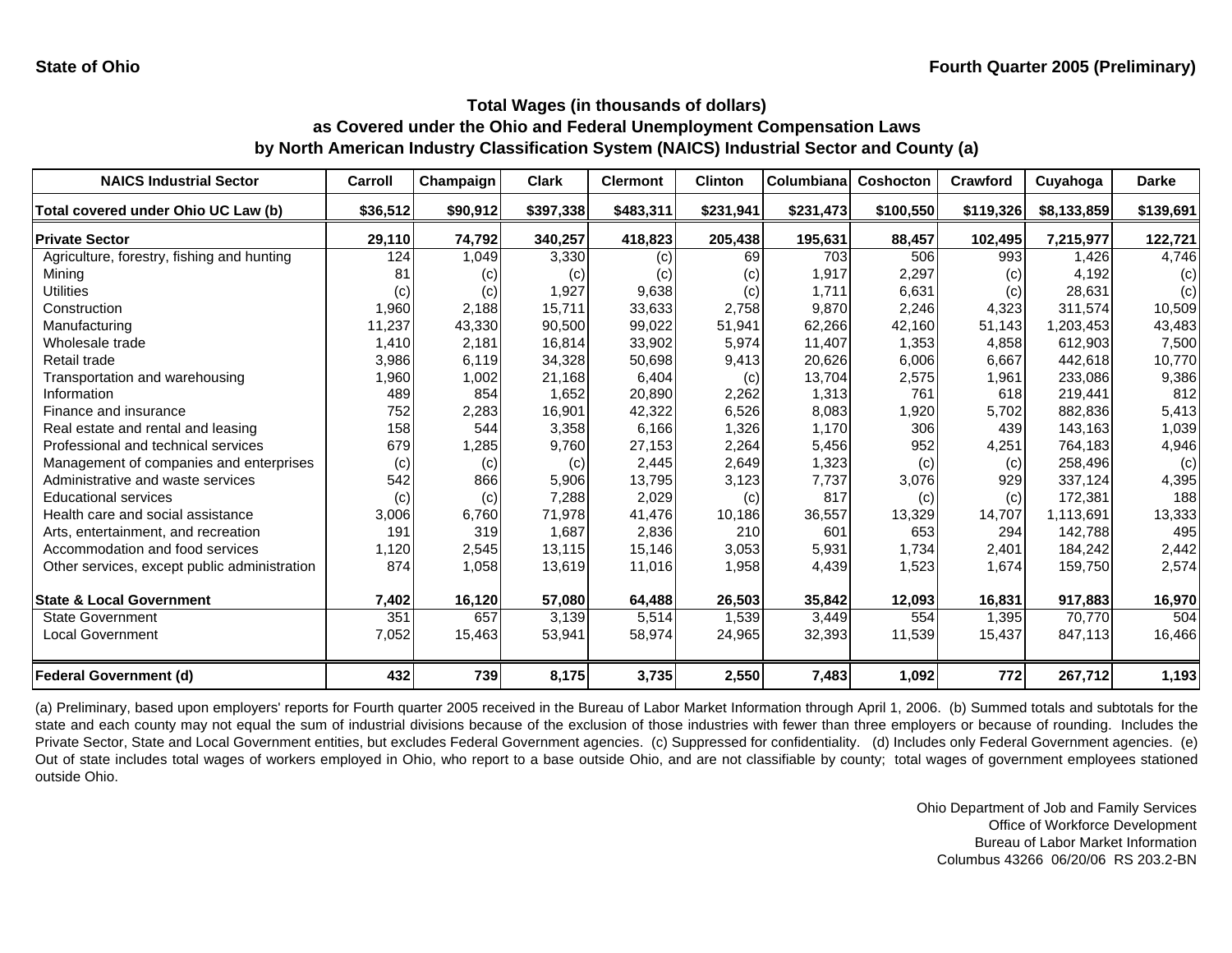| <b>NAICS Industrial Sector</b>               | <b>Defiance</b> | <b>Delaware</b> | Erie      | <b>Fairfield</b> | <b>Fayette</b> | <b>Franklin</b> | <b>Fulton</b> | Gallia    | Geauga    | Greene    |
|----------------------------------------------|-----------------|-----------------|-----------|------------------|----------------|-----------------|---------------|-----------|-----------|-----------|
| Total covered under Ohio UC Law (b)          | \$155,314       | \$645,623       | \$329,950 | \$290,442        | \$77,391       | \$7,075,583     | \$179,082     | \$104,763 | \$318,291 | \$461,154 |
| <b>Private Sector</b>                        | 138,814         | 574,084         | 278,305   | 217,676          | 64,765         | 5,979,356       | 159,698       | 87,857    | 284,492   | 371,729   |
| Agriculture, forestry, fishing and hunting   | 205             | 1,633           | 1,404     | 451              | 123            | 2,640           | 1,488         | 274       | 1,898     | 492       |
| Mining                                       | (c)             | 1,339           | (c)       | 301              | (c)            | 3,223           | (c)           | (c)       | (c)       | (c)       |
| <b>Utilities</b>                             | (c)             | 1,662           | (c)       | 2,554            | (c)            | 39,311          | (c)           | 12,333    | (c)       | (c)       |
| Construction                                 | 4,554           | 38,787          | 13,058    | 21,354           | 3,158          | 346,809         | 10,840        | 5,616     | 28.181    | 18,054    |
| Manufacturing                                | 74,417          | 69,330          | 106,070   | 52,425           | 24,765         | 595,289         | 94,676        | 7,265     | 110.489   | 46,269    |
| Wholesale trade                              | 4,665           | 35,807          | 17,076    | 8,298            | 5,329          | 419,219         | 8,134         | 1,453     | 22,109    | 17,689    |
| Retail trade                                 | 12,401          | 57,219          | 26,450    | 26,621           | 8,660          | 566,243         | 9,296         | 8,162     | 21,885    | 47,186    |
| Transportation and warehousing               | 3.147           | 23,091          | 7,683     | 4,061            | 6,927          | 356,561         | 2,841         | 2,837     | 5.171     | 4,703     |
| Information                                  | 2,294           | 5,101           | 3,329     | 2,204            | 492            | 243,504         | 1,380         | 670       | 1,855     | 14,628    |
| Finance and insurance                        | 7,509           | 72,581          | 7,118     | 7,688            | 2,969          | 632,978         | 4,802         | 4,895     | 9,432     | 21,319    |
| Real estate and rental and leasing           | 451             | 8,391           | 1,826     | 3,372            | 767            | 120,972         | 774           | 386       | 1,396     | 2,368     |
| Professional and technical services          | 2,932           | 131,588         | 7,808     | 10,410           | 797            | 662,717         | 2,180         | 466       | 13,317    | 95,772    |
| Management of companies and enterprises      | 1,089           | 14,969          | 808       | 1,287            | (c)            | 328,465         | 894           | (c)       | 4,049     | 2,044     |
| Administrative and waste services            | 2,083           | 14,586          | 5,927     | 21,361           | 917            | 365,903         | 3,050         | 1,549     | 14,411    | 15,870    |
| <b>Educational services</b>                  | 1,818           | 11,530          | (c)       | 1,496            | (c)            | 74,063          | (c)           | (c)       | 4,149     | 14,373    |
| Health care and social assistance            | 14,935          | 42,428          | 43,267    | 33,025           | 5,543          | 787,213         | 13,056        | 34,233    | 29,255    | 44,221    |
| Arts, entertainment, and recreation          | 339             | 10,297          | 12,672    | 1,631            | 271            | 50,367          | 954           | 102       | 2,359     | 2,248     |
| Accommodation and food services              | 2,787           | 23,572          | 14,775    | 11,452           | 2,740          | 212,091         | 2,270         | 2,221     | 6,473     | 16,730    |
| Other services, except public administration | 2,776           | 10,174          | 4,422     | 7,685            | 1,061          | 171,788         | 1,987         | 2,030     | 6,529     | 5,807     |
| <b>State &amp; Local Government</b>          | 16,500          | 71,539          | 51,645    | 72,765           | 12,626         | 1,096,227       | 19,384        | 16,906    | 33,799    | 89,426    |
| <b>State Government</b>                      | 1,369           | 16,112          | 11,593    | 8,064            | 542            | 567,021         | 2,014         | (c)       | 2,128     | (c)       |
| <b>Local Government</b>                      | 15,132          | 55,427          | 40,052    | 64,702           | 12,084         | 529,206         | 17,370        | (c)       | 31,671    | (c)       |
| <b>Federal Government (d)</b>                | 1,184           | 2,806           | 2,840     | 2,897            | 600            | 176,990         | 1,021         | 899       | 1,358     | 216,739   |

(a) Preliminary, based upon employers' reports for Fourth quarter 2005 received in the Bureau of Labor Market Information through April 1, 2006. (b) Summed totals and subtotals for the state and each county may not equal the sum of industrial divisions because of the exclusion of those industries with fewer than three employers or because of rounding. Includes the Private Sector, State and Local Government entities, but excludes Federal Government agencies. (c) Suppressed for confidentiality. (d) Includes only Federal Government agencies. (e) Out of state includes total wages of workers employed in Ohio, who report to a base outside Ohio, and are not classifiable by county; total wages of government employees stationed outside Ohio.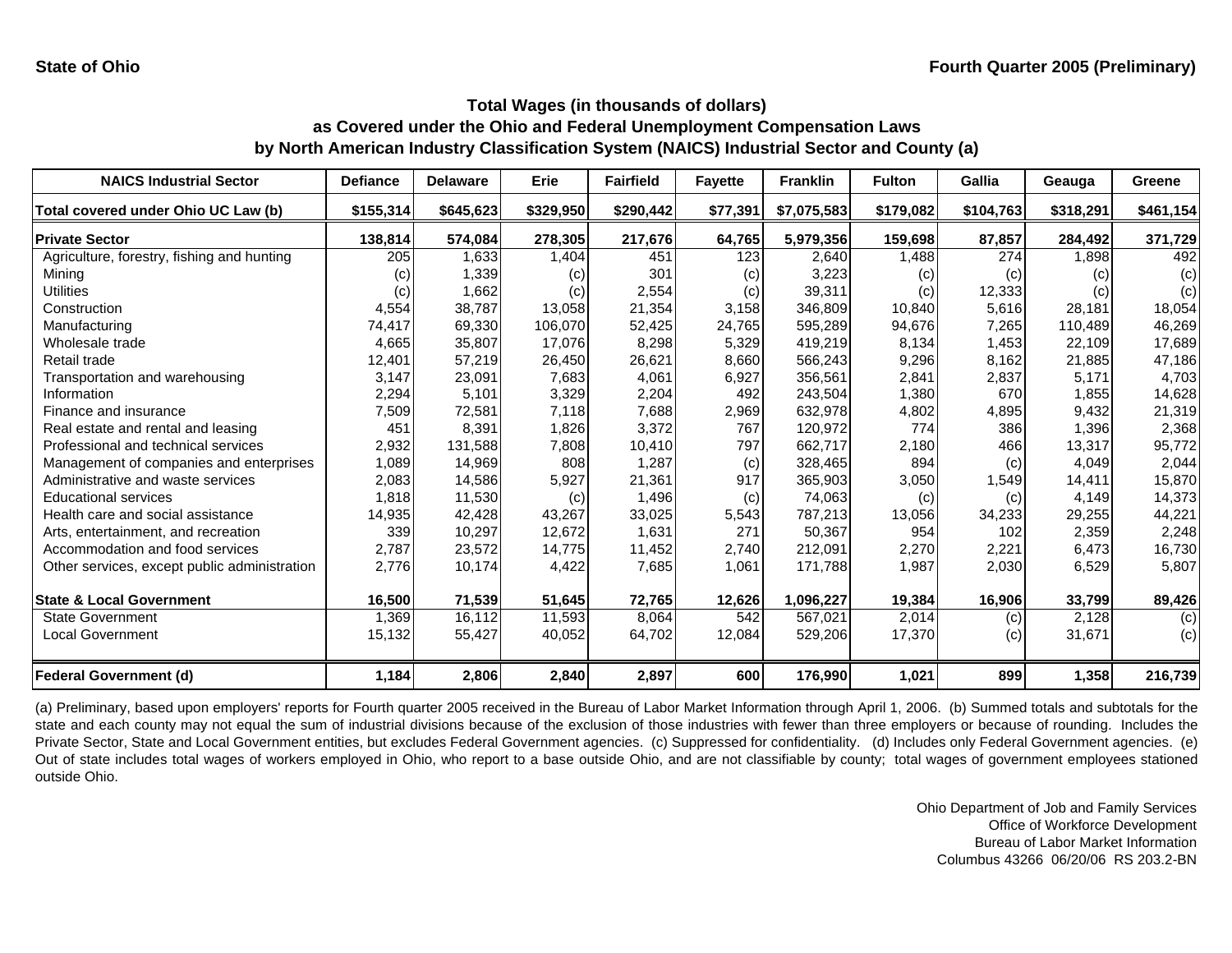| <b>NAICS Industrial Sector</b>               | <b>Guernsey</b> | <b>Hamilton</b> | <b>Hancock</b> | <b>Hardin</b> | <b>Harrison</b> | Henry    | <b>Highland</b> | <b>Hocking</b> | <b>Holmes</b> | <b>Huron</b> |
|----------------------------------------------|-----------------|-----------------|----------------|---------------|-----------------|----------|-----------------|----------------|---------------|--------------|
| Total covered under Ohio UC Law (b)          | \$111,145       | \$6,179,528     | \$381,613      | \$65,510      | \$27,195        | \$99,332 | \$86,258        | \$48,721       | \$130,127     | \$201,024    |
| <b>Private Sector</b>                        | 89,067          | 5,659,530       | 351,853        | 53,990        | 22,163          | 83,256   | 65,620          | 32,456         | 116,759       | 177,937      |
| Agriculture, forestry, fishing and hunting   | (c)             | 838             | (c)            | 360           | 229             | 466      | 97              | 153            | 1,268         | 3,091        |
| Mining                                       | 1,986           | 1,672           | (c)            | (c)           | 5,631           | (c)      | 914             | (c)            | 1,621         | (c)          |
| <b>Utilities</b>                             | 617             | 23,484          | 1,823          | 775           | 106             | (c)      | 853             | (c)            | (c)           | (c)          |
| Construction                                 | 5,288           | 318,262         | 9,051          | 1,010         | 849             | 6,257    | 2,633           | 2,549          | 13,548        | 21,959       |
| Manufacturing                                | 28,585          | 880,426         | 136,863        | 23,814        | 6,298           | 44,611   | 26,567          | 10,775         | 51,293        | 82,525       |
| Wholesale trade                              | 3,224           | 460.104         | 14,581         | 3,091         | 1,459           | 2,663    | 1,434           | 1.142          | 3,959         | 7,520        |
| Retail trade                                 | 10,030          | 324,777         | 33,739         | 4,906         | 1,140           | 6,260    | 8,609           | 4,925          | 11,694        | 12,109       |
| Transportation and warehousing               | 4,473           | 133,629         | 16,998         | 880           | 565             | 6,097    | 2,528           | 807            | 4,781         | 8,575        |
| Information                                  | 1,102           | 152,744         | 3,950          | 536           | 182             | 1,186    | 3,272           | 372            | 588           | 2,331        |
| Finance and insurance                        | 2,456           | 384,986         | 7,937          | 1,594         | 300             | 2,669    | 5,402           | 1,750          | 3.176         | 4,443        |
| Real estate and rental and leasing           | 578             | 84,980          | 3,559          | 337           | (c)             | 444      | 461             | 410            | 300           | 921          |
| Professional and technical services          | 2,671           | 585,880         | 10,339         | 598           | 339             | 591      | 859             | 568            | 2,596         | 4,901        |
| Management of companies and enterprises      | (c)             | 712,159         | 5,315          | (c)           | (c)             | (c)      | (c)             | (c)            | 610           | (c)          |
| Administrative and waste services            | 2,829           | 312,489         | 18,385         | 361           | 355             | 1,003    | 1,022           | 602            | 6,834         | 2,200        |
| <b>Educational services</b>                  | 177             | 75,969          | 7,419          | (c)           | (c)             | 150      | (c)             | 241            | (c)           | (c)          |
| Health care and social assistance            | 18,222          | 858,627         | 38,433         | 5,466         | 3,558           | 7,511    | 6,888           | 4,000          | 9,184         | 17,521       |
| Arts, entertainment, and recreation          | 196             | 84,396          | 868            | 144           | 158             | 73       | 133             | 292            | 210           | 415          |
| Accommodation and food services              | 4,120           | 138,791         | 9,839          | 1,851         | 304             | 1,304    | 2,848           | 1,969          | 2,921         | 4,140        |
| Other services, except public administration | 1,260           | 125,317         | 5,868          | 946           | 284             | 1,758    | 1,099           | 819            | 1,533         | 2,839        |
| <b>State &amp; Local Government</b>          | 22,078          | 519,998         | 29,760         | 11,520        | 5,032           | 16,076   | 20,638          | 16,265         | 13,368        | 23,088       |
| <b>State Government</b>                      | 9,090           | (c)             | 2,728          | 382           | 339             | 571      | 1.231           | 4,888          | 427           | 1,040        |
| <b>Local Government</b>                      | 12,988          | (c)             | 27,032         | 11,138        | 4,693           | 15,504   | 19,406          | 11,376         | 12,941        | 22,047       |
| <b>Federal Government (d)</b>                | 1,185           | 148,070         | 2,112          | 792           | 563             | 1,318    | 1,244           | 486            | 688           | 1,370        |

(a) Preliminary, based upon employers' reports for Fourth quarter 2005 received in the Bureau of Labor Market Information through April 1, 2006. (b) Summed totals and subtotals for the state and each county may not equal the sum of industrial divisions because of the exclusion of those industries with fewer than three employers or because of rounding. Includes the Private Sector, State and Local Government entities, but excludes Federal Government agencies. (c) Suppressed for confidentiality. (d) Includes only Federal Government agencies. (e) Out of state includes total wages of workers employed in Ohio, who report to a base outside Ohio, and are not classifiable by county; total wages of government employees stationed outside Ohio.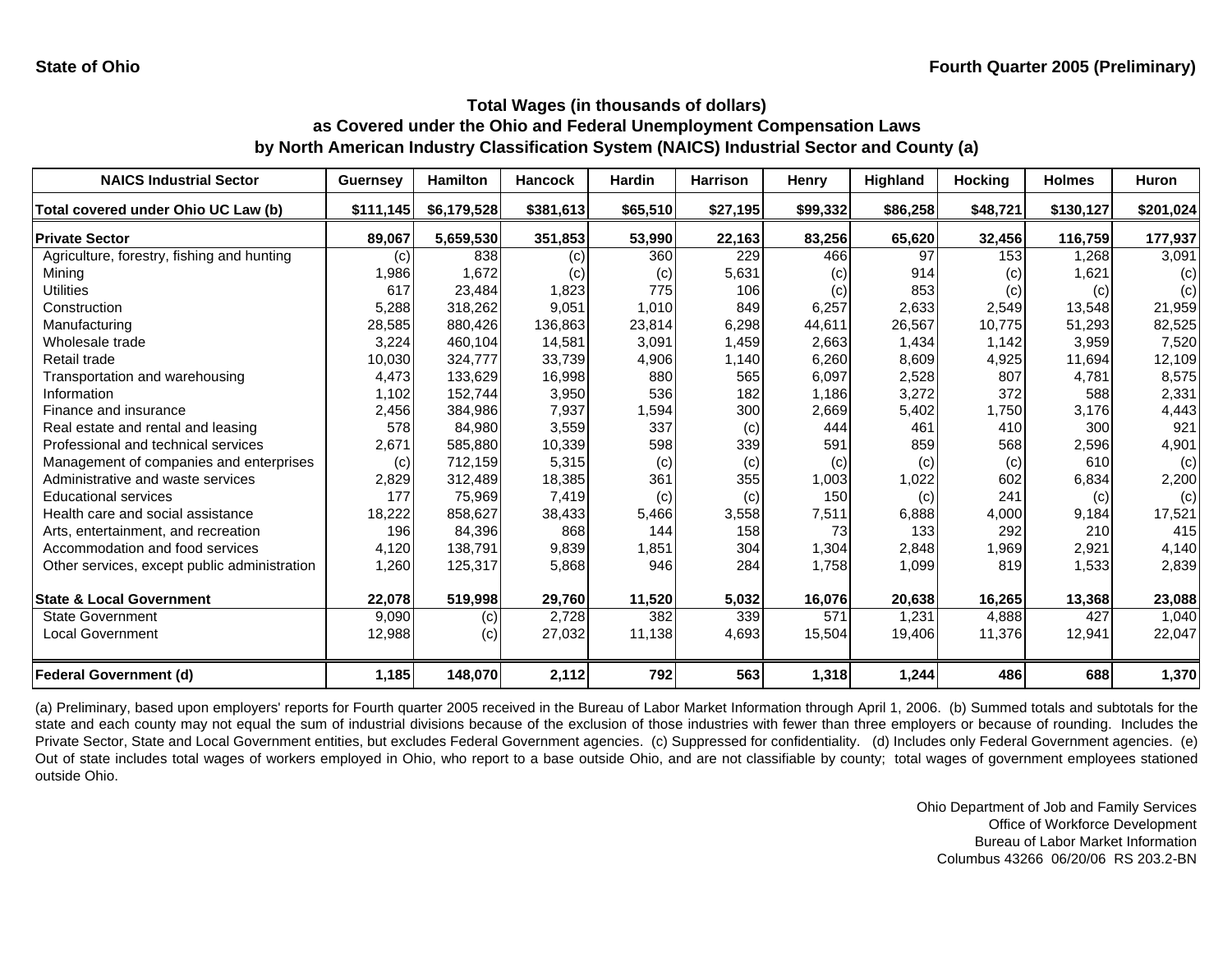| <b>NAICS Industrial Sector</b>               | <b>Jackson</b> | <b>Jefferson</b> | <b>Knox</b> | Lake      | <b>Lawrence</b> | Licking   | Logan     | Lorain    | Lucas       | <b>Madison</b> |
|----------------------------------------------|----------------|------------------|-------------|-----------|-----------------|-----------|-----------|-----------|-------------|----------------|
| Total covered under Ohio UC Law (b)          | \$81,871       | \$202,576        | \$158,028   | \$898,006 | \$81,418        | \$448,715 | \$213,548 | \$907,078 | \$2,135,461 | \$121,304      |
| <b>Private Sector</b>                        | 69,021         | 176,507          | 133,812     | 781,253   | 57,044          | 380,882   | 194,611   | 772,237   | 1,848,432   | 90,381         |
| Agriculture, forestry, fishing and hunting   | 406            | (c)              | 372         | 5,252     | (c)             | 3,245     | 382       | 4,540     | 2,213       | 517            |
| Mining                                       | 2,108          | 1,583            | 1,117       | 3,150     | (c)             | 884       | (c)       | (c)       | 1,394       | (c)            |
| <b>Utilities</b>                             | (c)            | 14,438           | 569         | 11,905    | 1,149           | 2,873     | 449       | (c)       | 13,165      | (c)            |
| Construction                                 | 3,371          | 14,807           | 8,752       | 46,906    | 7,238           | 32,885    | 5,872     | 56,027    | 135,700     | 4,984          |
| Manufacturing                                | 33,865         | 46,226           | 57,875      | 265,146   | 5,639           | 90,096    | 114,524   | 298,457   | 385,593     | 34,233         |
| Wholesale trade                              | 1,797          | 5,553            | 3,310       | 64,828    | 1,461           | 14,877    | 4,979     | 32,523    | 113,539     | 4,655          |
| Retail trade                                 | 7,413          | 16,528           | 11,254      | 88,624    | 10,883          | 51,177    | 9,782     | 73,576    | 150,839     | 10,968         |
| Transportation and warehousing               | 923            | 3,842            | 1,159       | 8,936     | 7,222           | 18,908    | 15,398    | 18,012    | 72,799      | 9,093          |
| Information                                  | 675            | 5,287            | 3,140       | 7,761     | 1,093           | 5,629     | 782       | 11.114    | 35,861      | 465            |
| Finance and insurance                        | 3,930          | 3,137            | 3,234       | 24,879    | 2,442           | 23,380    | 2,831     | 21,119    | 91,229      | 1,509          |
| Real estate and rental and leasing           | 334            | 1,443            | 836         | 8,704     | 257             | 8,089     | 1,163     | 5,724     | 23,368      | 562            |
| Professional and technical services          | 698            | 3,944            | 2,426       | 46,592    | 1,986           | 19,283    | 5,936     | 33,723    | 126,532     | 6,435          |
| Management of companies and enterprises      | (c)            | (c)              | 614         | 21,319    | 636             | 16,303    | (c)       | 5,929     | 67,490      | 254            |
| Administrative and waste services            | 1,578          | 10,912           | 2,590       | 29,586    | 2,819           | 13,798    | 10,071    | 29,953    | 98,320      | 4,341          |
| <b>Educational services</b>                  | 110            | 3,984            | 11,668      | 8,130     | 146             | 9,895     | 103       | 19,758    | 23,287      | 271            |
| Health care and social assistance            | 7,502          | 35,726           | 17,886      | 89,310    | 9,593           | 45,134    | 14,728    | 113,152   | 393,163     | 8,160          |
| Arts, entertainment, and recreation          | 134            | 1.174            | 464         | 4,931     | 135             | 2,220     | 449       | 4.369     | 13,810      | 102            |
| Accommodation and food services              | 2,327          | 4,548            | 3,952       | 24,855    | 2,815           | 14,075    | 3,508     | 21,822    | 53,859      | 2,985          |
| Other services, except public administration | 1,055          | 3,205            | 2,595       | 20,440    | 1,448           | 8,132     | 2,911     | 16,570    | 46,270      | 798            |
| <b>State &amp; Local Government</b>          | 12,850         | 26,070           | 24,216      | 116,753   | 24,374          | 67,833    | 18,938    | 134,841   | 287,030     | 30,922         |
| <b>State Government</b>                      | 2,225          | 1,214            | (c)         | 1,749     | 2,551           | 11,377    | 733       | 15,561    | 88,158      | 16,548         |
| <b>Local Government</b>                      | 10,625         | 24,856           | (c)         | 115,004   | 21,823          | 56,456    | 18,205    | 119,280   | 198,872     | 14,374         |
| <b>Federal Government (d)</b>                | 756            | 2,539            | 1,134       | 5,969     | 1,448           | 6,549     | 1,475     | 24,896    | 27,411      | 902            |

(a) Preliminary, based upon employers' reports for Fourth quarter 2005 received in the Bureau of Labor Market Information through April 1, 2006. (b) Summed totals and subtotals for the state and each county may not equal the sum of industrial divisions because of the exclusion of those industries with fewer than three employers or because of rounding. Includes the Private Sector, State and Local Government entities, but excludes Federal Government agencies. (c) Suppressed for confidentiality. (d) Includes only Federal Government agencies. (e) Out of state includes total wages of workers employed in Ohio, who report to a base outside Ohio, and are not classifiable by county; total wages of government employees stationed outside Ohio.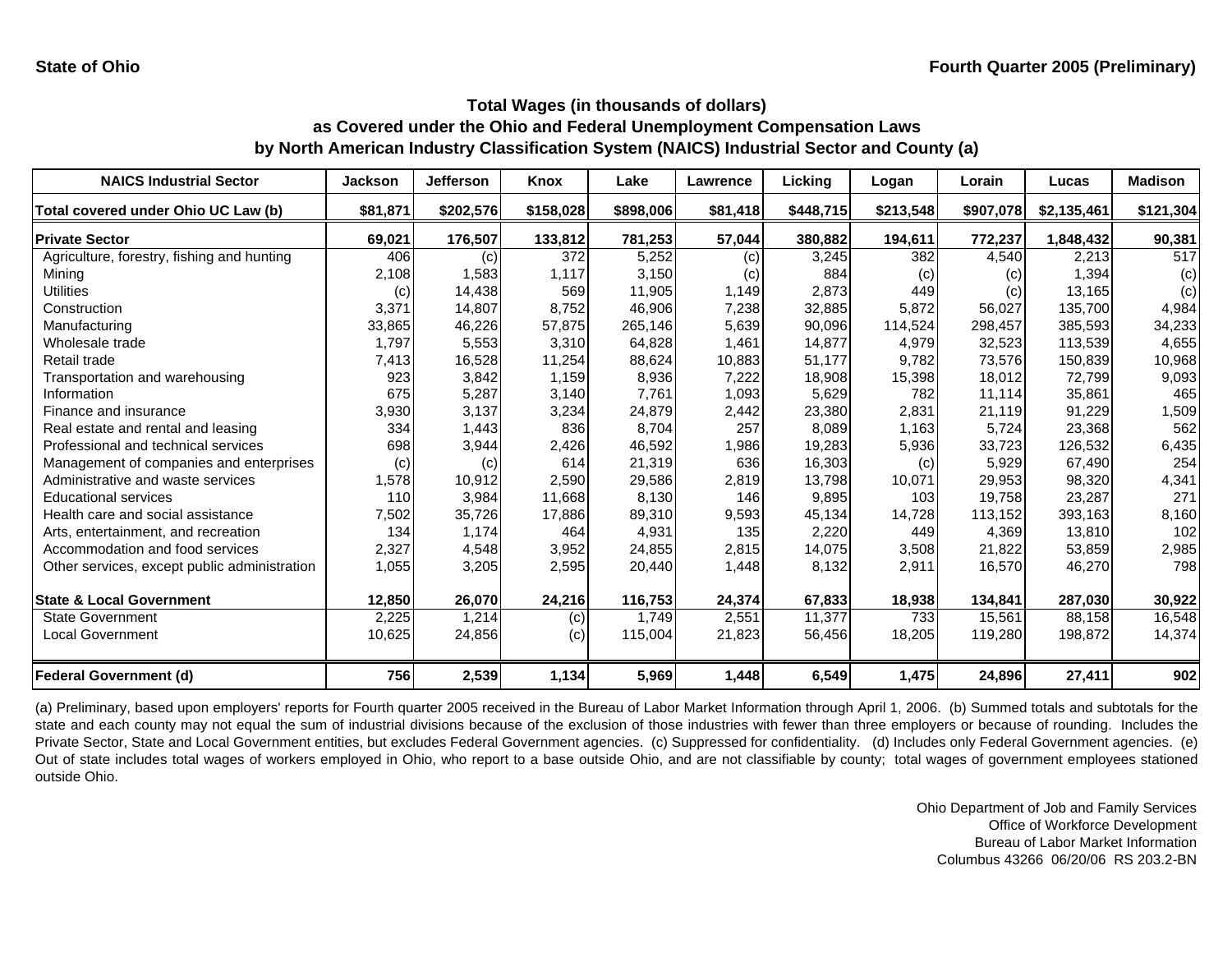| <b>NAICS Industrial Sector</b>               | <b>Mahoning</b> | <b>Marion</b> | <b>Medina</b> | <b>Meigs</b> | <b>Mercer</b> | Miami     | <b>Monroe</b>   | <b>Montgomery</b> | Morgan   | <b>Morrow</b> |
|----------------------------------------------|-----------------|---------------|---------------|--------------|---------------|-----------|-----------------|-------------------|----------|---------------|
| Total covered under Ohio UC Law (b)          | \$850,766       | \$228,872     | \$517,558     | \$21,455     | \$132,850     | \$360,468 | \$23,229        | \$2,771,484       | \$20,495 | \$41,165      |
| <b>Private Sector</b>                        | 723,308         | 174,489       | 455,946       | 14,170       | 113,146       | 317,336   | 17,704          | 2,473,186         | 15,483   | 28,780        |
| Agriculture, forestry, fishing and hunting   | 994             | 429           | 1,067         | 154          | 2,189         | 589       | 33 <sub>1</sub> | 3,985             | (c)      | 161           |
| Mining                                       | 4,927           | (c)           | (c)           | 2,034        | (c)           | 917       | 262             | (c)               | 378      | 337           |
| <b>Utilities</b>                             | 6,015           | (c)           | (c)           | 292          | (c)           | (c)       | (c)             | (c)               | (c)      | (c)           |
| Construction                                 | 62,330          | 7,529         | 42,528        | 1,981        | 8,970         | 20,439    | 1,071           | 116,244           | 1,176    | 3,064         |
| Manufacturing                                | 105,882         | 70,847        | 111,586       | 853          | 48,500        | 122,814   | 5,652           | 577,389           | 3,625    | 12,738        |
| Wholesale trade                              | 48,439          | 5,772         | 39,374        | 440          | 6,402         | 23,335    | 1.011           | 126.193           | 647      | 762           |
| Retail trade                                 | 82,147          | 15,352        | 46,646        | 2,706        | 12,216        | 34,395    | 1,252           | 161,157           | 1,300    | 3,318         |
| Transportation and warehousing               | 31,143          | 5,625         | 28,321        | 304          | 9,545         | 7,282     | 988             | 94,302            | (c)      | 412           |
| Information                                  | 20,614          | (c)           | 6,088         | (c)          | 1,269         | 2,850     | 233             | 127,070           | 197      | 190           |
| Finance and insurance                        | 32,892          | 4,446         | 12,578        | 902          | 4,994         | 11,484    | 3,438           | 129,463           | 632      | 666           |
| Real estate and rental and leasing           | 9,325           | 3,726         | 3,731         | 35           | 822           | 2,940     | 24              | 31,052            | 10       | 188           |
| Professional and technical services          | 36,374          | 5,004         | 26,611        | 303          | 2,322         | 8,681     | 172             | 201,144           | 185      | 461           |
| Management of companies and enterprises      | 9,585           | 1,243         | 37,842        | (c)          | 379           | (c)       | (c)             | 112,599           | (c)      | (c)           |
| Administrative and waste services            | 42,820          | 5,920         | 22,857        | 191          | 1,633         | 12,017    | 1,700           | 115,748           | 119      | 293           |
| <b>Educational services</b>                  | 7,771           | 393           | 1,715         | (c)          | 191           | 982       | 207             | 52,232            | (c)      | (c)           |
| Health care and social assistance            | 173,422         | 25,607        | 48,871        | 2,599        | 7,039         | 39,429    | 812             | 467,760           | 1,600    | 3,991         |
| Arts, entertainment, and recreation          | 2,166           | 500           | 3,739         | 35           | 503           | 947       | 37              | 10,813            | (c)      | 172           |
| Accommodation and food services              | 26,016          | 4,759         | 12,406        | 753          | 2,608         | 9,357     | 317             | 69,745            | 313      | 922           |
| Other services, except public administration | 20,445          | 3,557         | 8,483         | 282          | 3,316         | 5,918     | 373             | 60,134            | 582      | 415           |
| <b>State &amp; Local Government</b>          | 127,458         | 54,383        | 61,613        | 7,286        | 19,704        | 43,133    | 5,526           | 298,298           | 5,012    | 12,385        |
| <b>State Government</b>                      | 35,000          | 15,867        | 1.974         | 398          | 1,397         | 1,580     | 359             | 24.410            | 588      | 1,000         |
| <b>Local Government</b>                      | 92,458          | 38,516        | 59,639        | 6,888        | 18,308        | 41,553    | 5,167           | 273,887           | 4,425    | 11,385        |
| <b>Federal Government (d)</b>                | 18,629          | 1,732         | 4,577         | 718          | 1,018         | 2,435     | 494             | 67,018            | 369      | 508           |

(a) Preliminary, based upon employers' reports for Fourth quarter 2005 received in the Bureau of Labor Market Information through April 1, 2006. (b) Summed totals and subtotals for the state and each county may not equal the sum of industrial divisions because of the exclusion of those industries with fewer than three employers or because of rounding. Includes the Private Sector, State and Local Government entities, but excludes Federal Government agencies. (c) Suppressed for confidentiality. (d) Includes only Federal Government agencies. (e) Out of state includes total wages of workers employed in Ohio, who report to a base outside Ohio, and are not classifiable by county; total wages of government employees stationed outside Ohio.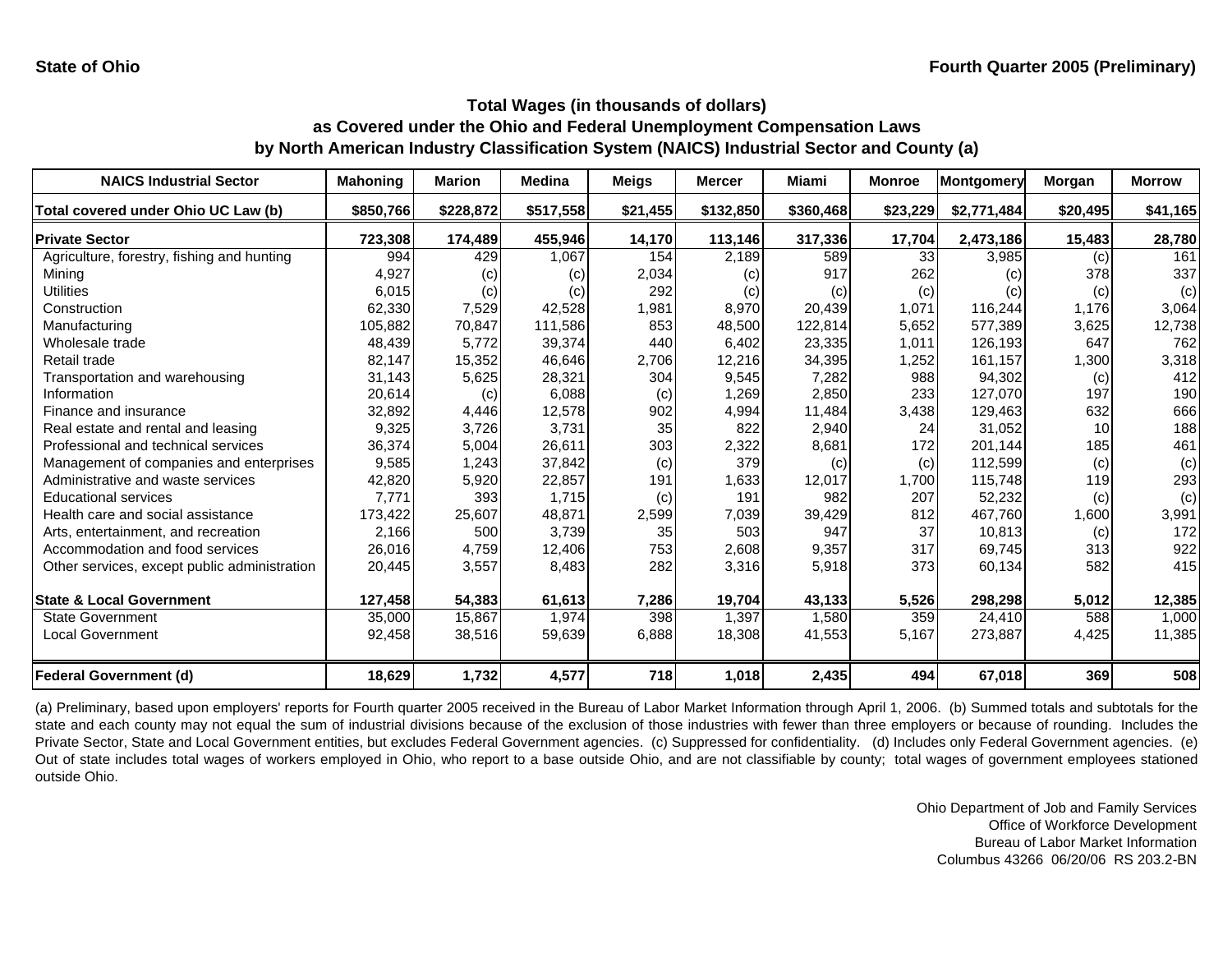| <b>NAICS Industrial Sector</b>               | <b>Muskingum</b> | <b>Noble</b> | <b>Ottawa</b> | Paulding | Perry    | Pickaway  | <b>Pike</b> | Portage   | <b>Preble</b> | <b>Putnam</b> |
|----------------------------------------------|------------------|--------------|---------------|----------|----------|-----------|-------------|-----------|---------------|---------------|
| Total covered under Ohio UC Law (b)          | \$264,936        | \$23,261     | \$115,222     | \$37,451 | \$46,956 | \$125,588 | \$80,803    | \$473,323 | \$86,427      | \$81,396      |
| <b>Private Sector</b>                        | 223,953          | 14,692       | 96,448        | 28,347   | 34,496   | 84,906    | 67,486      | 348,645   | 72,063        | 69,522        |
| Agriculture, forestry, fishing and hunting   | 134              | (c)          | 683           | 3,267    | 89       | 663       | 292         | (c)       | 703           | 780           |
| Mining                                       | 4,512            | 1,654        | (c)           | (c)      | 2,388    | (c)       | (c)         | 4,289     | (c)           | (c)           |
| <b>Utilities</b>                             | 2,950            | 89           | (c)           | (c)      | 538      | (c)       | (c)         | (c)       | (c)           | (c)           |
| Construction                                 | 11,989           | 619          | 4,723         | 1,006    | 7,086    | 8,006     | 6,239       | 24,056    | 3,602         | 9,810         |
| Manufacturing                                | 47,735           | 5,527        | 27,792        | 12,865   | 10,150   | 32,096    | 38,740      | 139,875   | 39,446        | 33,416        |
| Wholesale trade                              | 11,291           | 599          | 2,220         | 1,575    | 644      | 5,308     | 699         | 34.869    | 3,631         | 2,473         |
| Retail trade                                 | 34,444           | 1,426        | 10,279        | 2,204    | 2,981    | 8,623     | 4,630       | 33,253    | 6,572         | 5,625         |
| Transportation and warehousing               | 5,122            | 405          | 2,947         | 1,009    | 288      | 1,095     | 746         | 12,043    | 1,837         | 2,705         |
| Information                                  | 2,718            | 95           | 798           | 144      | 372      | 696       | 343         | 4,534     | 439           | 590           |
| Finance and insurance                        | 8,736            | 676          | 3,163         | 636      | 1,484    | 3,172     | 1,466       | 6,587     | 2,206         | 3,123         |
| Real estate and rental and leasing           | 1,959            | (c)          | 1.111         | 110      | 161      | 551       | 376         | 3,378     | 342           | 200           |
| Professional and technical services          | 5,131            | 238          | 1,458         | 867      | 1,050    | 1,972     | 1,727       | 15,633    | 1,086         | 1,071         |
| Management of companies and enterprises      | 1,488            | (c)          | (c)           | (c)      | (c)      | 1,511     | (c)         | 5,087     | (c)           | (c)           |
| Administrative and waste services            | 5,689            | (c)          | 785           | 134      | 470      | 2,142     | 1,750       | 9,148     | 1,637         | 1,177         |
| <b>Educational services</b>                  | 4,291            | (c)          | (c)           | (c)      | (c)      | 25        | (c)         | 4,100     | (c)           | (c)           |
| Health care and social assistance            | 59,763           | 2,444        | 10,736        | 2,473    | 4,856    | 14,220    | 6,612       | 25,343    | 6,349         | 5,215         |
| Arts, entertainment, and recreation          | 1,212            | (c)          | 3,090         | (c)      | 109      | 595       | 63          | 4.529     | 193           | 294           |
| Accommodation and food services              | 8,632            | 526          | 5,263         | 508      | 917      | 2,435     | 1,533       | 12,106    | 1,984         | 1,281         |
| Other services, except public administration | 6,160            | 142          | 2,562         | 677      | 652      | 1,340     | 662         | 8,995     | 1,305         | 1,127         |
| <b>State &amp; Local Government</b>          | 40,983           | 8,569        | 18,774        | 9,105    | 12,460   | 40,682    | 13,317      | 124,678   | 14,365        | 11,874        |
| <b>State Government</b>                      | 3,918            | (c)          | 2,305         | 322      | 506      | 18,686    | 720         | (c)       | 1,526         | 612           |
| <b>Local Government</b>                      | 37,065           | (c)          | 16,470        | 8,783    | 11,955   | 21,996    | 12,597      | (c)       | 12,839        | 11,262        |
| <b>Federal Government (d)</b>                | 3,264            | 219          | 1,933         | 438      | 632      | 934       | 762         | 3,179     | 872           | 740           |

(a) Preliminary, based upon employers' reports for Fourth quarter 2005 received in the Bureau of Labor Market Information through April 1, 2006. (b) Summed totals and subtotals for the state and each county may not equal the sum of industrial divisions because of the exclusion of those industries with fewer than three employers or because of rounding. Includes the Private Sector, State and Local Government entities, but excludes Federal Government agencies. (c) Suppressed for confidentiality. (d) Includes only Federal Government agencies. (e) Out of state includes total wages of workers employed in Ohio, who report to a base outside Ohio, and are not classifiable by county; total wages of government employees stationed outside Ohio.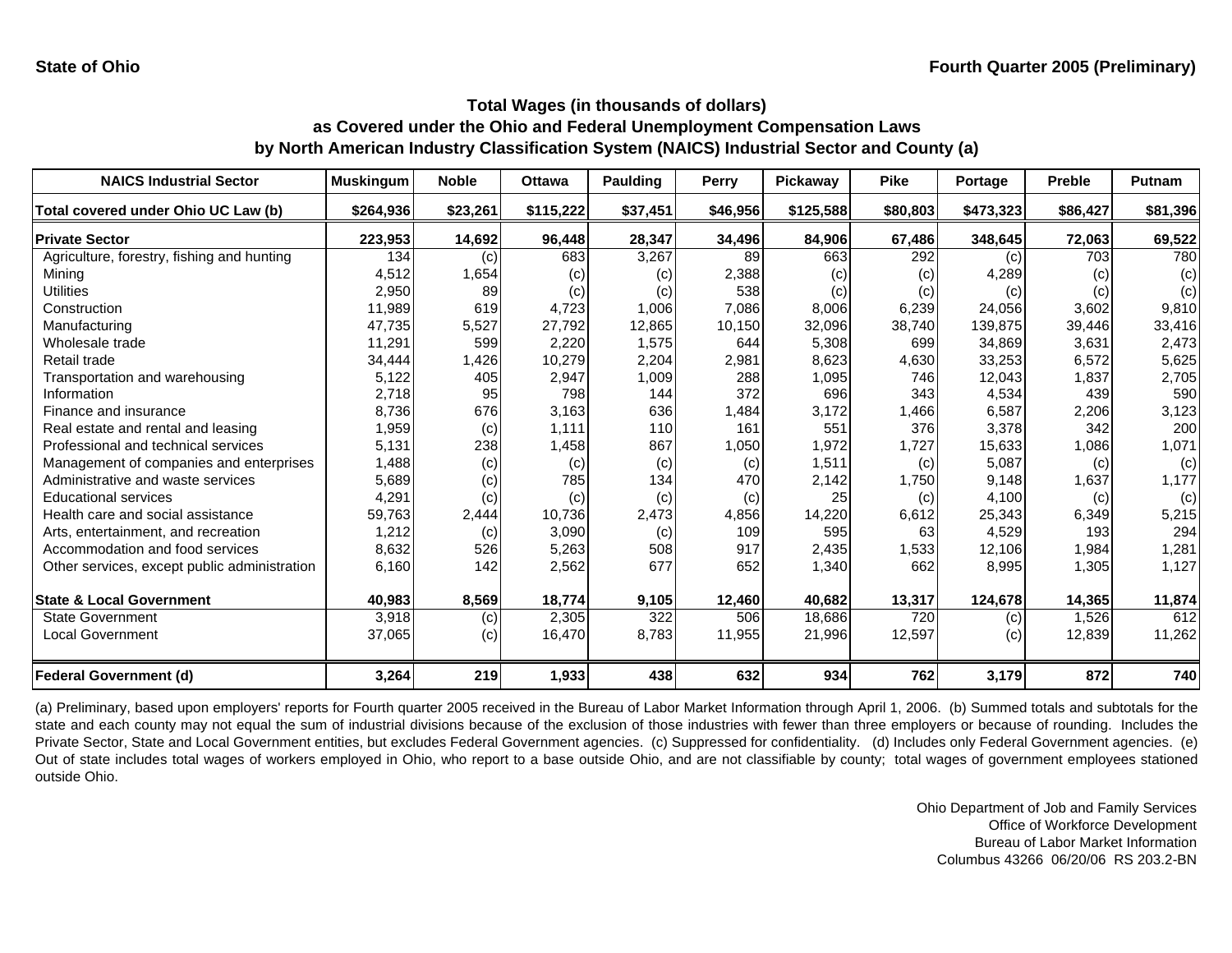| <b>NAICS Industrial Sector</b>               | <b>Richland</b> | <b>Ross</b> | <b>Sandusky</b> | <b>Scioto</b> | <b>Seneca</b> | <b>Shelby</b> | <b>Stark</b> | <b>Summit</b> | <b>Trumbull</b> | <b>Tuscarawas</b> |
|----------------------------------------------|-----------------|-------------|-----------------|---------------|---------------|---------------|--------------|---------------|-----------------|-------------------|
| Total covered under Ohio UC Law (b)          | \$494,442       | \$222,457   | \$211,857       | \$170,955     | \$162,089     | \$321,964     | \$1,396,183  | \$2,709,646   | \$767,095       | \$267,511         |
| <b>Private Sector</b>                        | 418,948         | 174,906     | 183,829         | 126,484       | 138,821       | 297,765       | 1,228,257    | 2,400,305     | 681,957         | 230,655           |
| Agriculture, forestry, fishing and hunting   | 576             | 460         | 989             | 353           | 714           | 545           | 1,701        | 1,305         | 300             | 1,481             |
| Mining                                       | (C)             | 136         | (c)             | 179           | 1,537         | (c)           | 3,419        | 3,221         | 869             | 6,877             |
| <b>Utilities</b>                             | (c)             | 2,456       | (c)             | 1,461         | 1,408         | (c)           | 10,678       | 38,328        | 2,227           | 882               |
| Construction                                 | 21,378          | 9,141       | 8,573           | 9,657         | 11,808        | 16,242        | 88,187       | 122,843       | 26,536          | 13,632            |
| Manufacturing                                | 173,539         | 60,539      | 93,088          | 19,432        | 51,580        | 193,453       | 351,971      | 463,004       | 332,576         | 81,399            |
| Wholesale trade                              | 19,470          | 6,495       | 6,755           | 2,427         | 5,384         | 19,241        | 86,998       | 202,212       | 27,687          | 12,338            |
| Retail trade                                 | 41,075          | 21,199      | 16,565          | 16,088        | 11,700        | 14,264        | 118,733      | 202,214       | 59,742          | 23,121            |
| Transportation and warehousing               | 11,424          | 5,478       | 2,962           | 3,232         | 2,895         | 7,358         | 27,071       | 94,223        | 27,450          | 9,428             |
| Information                                  | 12,393          | 5,315       | 2,317           | 1,699         | 1,867         | 2,577         | 18,843       | 47,922        | 5,775           | 3,011             |
| Finance and insurance                        | 11,100          | 4,712       | 3,920           | 4,798         | 7,120         | 3,267         | 60,306       | 116,292       | 17,830          | 6,561             |
| Real estate and rental and leasing           | 2,643           | 1,051       | 2,625           | 1,091         | 569           | 1,843         | 11,477       | 24,620        | 7,999           | 1,894             |
| Professional and technical services          | 11,406          | 2,573       | 3,097           | 3,987         | 2,755         | 4,552         | 51,661       | 188,003       | 14,180          | 8,975             |
| Management of companies and enterprises      | 1,478           | 2,333       | 1,434           | 467           | 3,215         | (c)           | 11,150       | 249,310       | 7,976           | 1,912             |
| Administrative and waste services            | 14,981          | 5,441       | 6,937           | 4,723         | 3,209         | 7,054         | 49,992       | 106,100       | 24,630          | 7,627             |
| <b>Educational services</b>                  | 1,908           | 645         | (c)             | 890           | 5,881         | 684           | 18,468       | 22,475        | 3,500           | 692               |
| Health care and social assistance            | 68,471          | 37,284      | 23,610          | 48,486        | 20,050        | 15,887        | 240,437      | 393,763       | 93,700          | 34,110            |
| Arts, entertainment, and recreation          | 1,795           | 522         | 1,209           | 298           | 516           | 228           | 6,523        | 15,248        | 2,858           | 769               |
| Accommodation and food services              | 12,341          | 6,673       | 4,389           | 5,438         | 3,659         | 4,072         | 39,500       | 62,360        | 16,817          | 8,782             |
| Other services, except public administration | 10,394          | 2,451       | 3,776           | 1,776         | 2,955         | 4,049         | 31,142       | 46,861        | 9,305           | 7,163             |
| <b>State &amp; Local Government</b>          | 75,494          | 47,552      | 28,028          | 44,471        | 23,268        | 24,199        | 167,925      | 309,341       | 85,138          | 36,856            |
| <b>State Government</b>                      | 19,473          | 20,540      | 2,191           | 17,739        | (c)           | 4,217         | 17,510       | 60.606        | 10,311          | 5,934             |
| <b>Local Government</b>                      | 56,020          | 27,011      | 25,837          | 26,732        | (c)           | 19,982        | 150,415      | 248,735       | 74,827          | 30,922            |
| <b>Federal Government (d)</b>                | 8,112           | 22,020      | 1,288           | 2,096         | 1,355         | 956           | 14,330       | 28,767        | 5,374           | 2,263             |

(a) Preliminary, based upon employers' reports for Fourth quarter 2005 received in the Bureau of Labor Market Information through April 1, 2006. (b) Summed totals and subtotals for the state and each county may not equal the sum of industrial divisions because of the exclusion of those industries with fewer than three employers or because of rounding. Includes the Private Sector, State and Local Government entities, but excludes Federal Government agencies. (c) Suppressed for confidentiality. (d) Includes only Federal Government agencies. (e) Out of state includes total wages of workers employed in Ohio, who report to a base outside Ohio, and are not classifiable by county; total wages of government employees stationed outside Ohio.